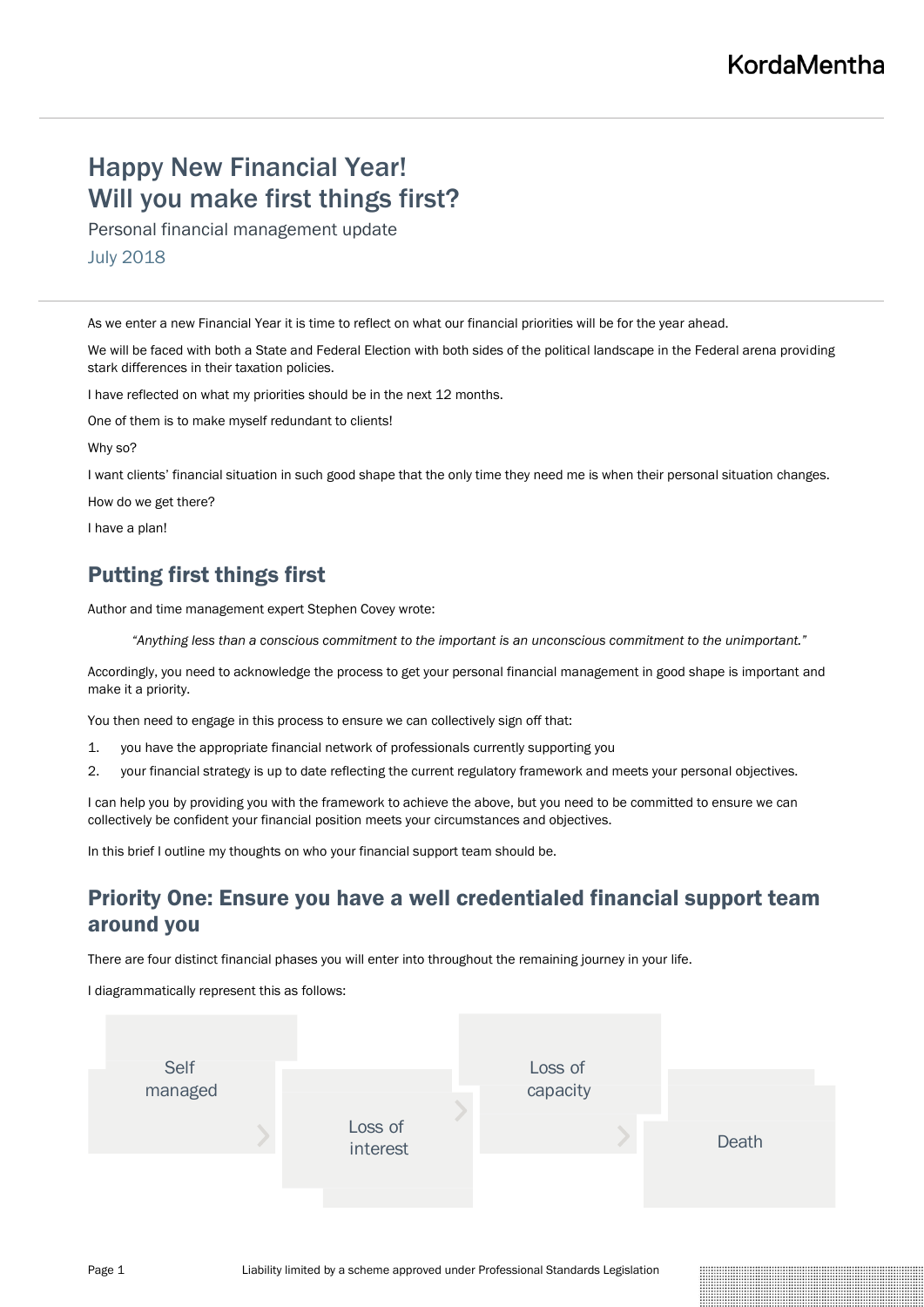Having accumulated enough wealth to become self-sufficient, you may no longer be deriving personal exertion income. You will naturally outsource numerous elements of the execution of your personal finances in this phase but you will probably pull it altogether yourself. You will likely have significant input in decisions and execute cash flow movements, pay bills etc. You will generally only outsource those elements where you need expert advice such as tax and accounting compliance or investment management.

You are in charge of all other elements and clearly 'self-managed'.

At this phase in your life, your financial focus is likely to be on the management of a personal financial strategy to ensure you retain your financial independence in a tax effective manner for yourself and your family.

Whilst you are self-managing your personal finances you can easily manage your financial support crew.

However, is the support crew still appropriate and meeting your needs?

It is when you move into the other phases of your financial life the credentialing of your financial support crew becomes vital.

You need your loved ones (e.g. spouse, children significant other etc.) to have confidence in the support crew you have chosen.

As such you need to credentialise them together with the successor to you as your personal CFO now!

### Who should be within your personal financial support crew?

The red tape of the financial services industry is getting longer and longer. Recommendations arising from the Royal Commission into the Banking and Finance Sector is likely to further regulate the Sector. This will only make the red tape worse.

Accordingly, I see the following parties as critical to assist you in managing your personal financial strategy:



#### The Governance Team

You and your loved ones (e.g. spouse, family) need to form your group's governance team. This sets the expectations of what you want your financial strategy to achieve and your risk tolerances.

#### The Chief Personal Financial Officer

Whilst you may see yourself currently as your family's personal CFO you need to anoint a successor.

It does not matter what stage of your financial life you are at to undertake this.

If your spouse is not interested in being the anointed successor, consider a child.

Alternatively appoint a professional to undertake this task.

Do not assume this role will be easy for someone to just 'pick up' when the time comes. You can also be certain you will not necessarily have significant warning as to the time to appoint this successor!

Make a conscious effort to prepare for this now!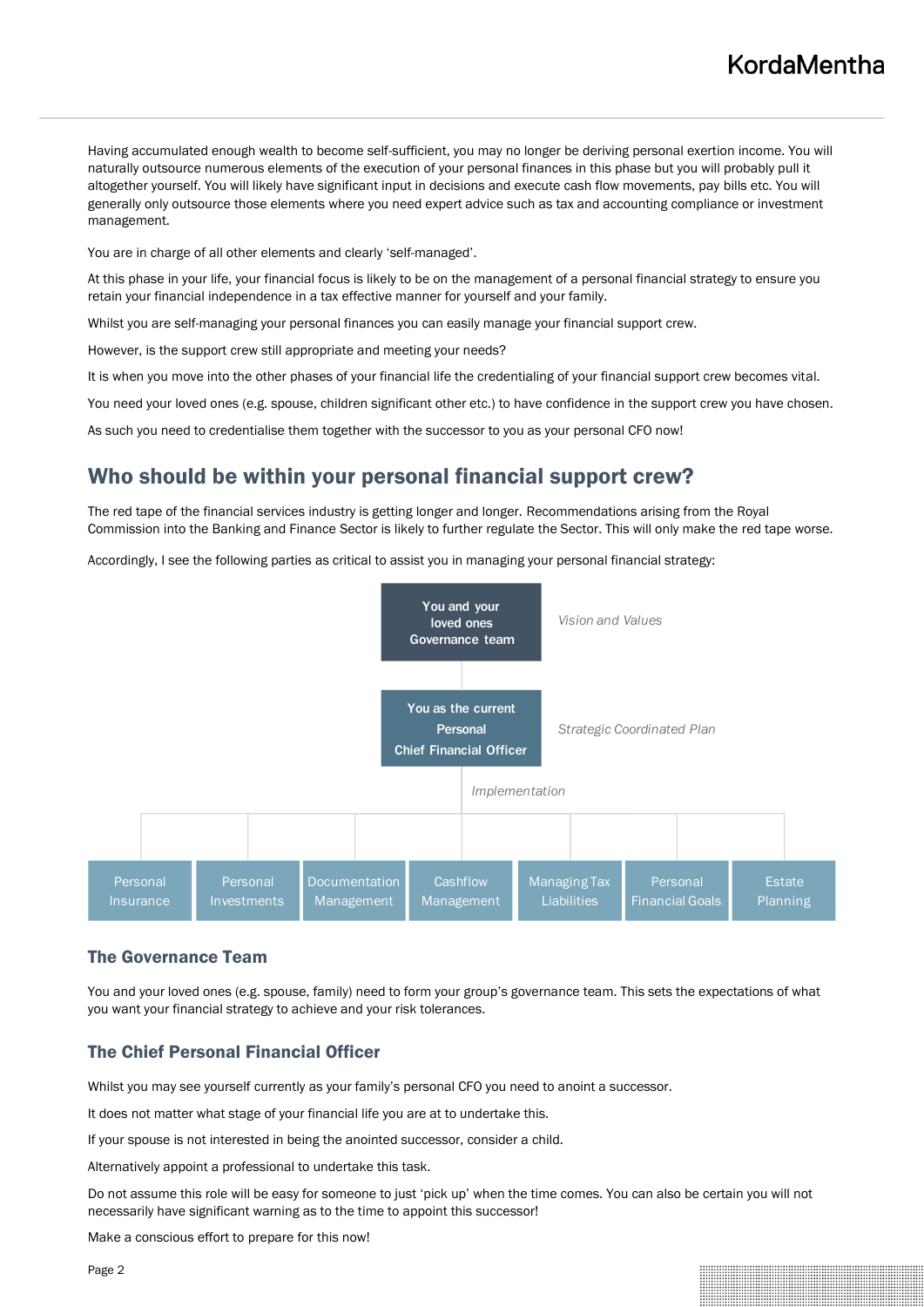#### Key personnel need to help manage your personal finances

The key personnel that you need to make sure you have a relationship with to help you manage your personal finances are as follows:

#### 1. Insurance Broker

On the basis of having to maintain appropriate insurance over your property assets (and possibly life and trauma insurance), it is key that you have an Insurance Broker that is managing the level of cover and ensuring that the policies are competitive.

#### 2. Investment Manager

Obviously, this is a key person in your personal financial management team. With the changes in Superannuation access rules effective 1 July 2017, you need to make sure that your investment strategy reflects the appropriate accessing of cash from various vehicles both inside or outside superannuation. It also needs to take into account your current risk profile and expected horizons to access capital.

#### 3. Documentation Manager

Whilst not a 'sexy' element of your personal financial management strategy, it is key that you understand where your significant financial documentation is maintained. I have a checklist that can serve as a useful reminder of the key documents that you need to maintain. Please contact me and I can provide it to you.

At a minimum you need to know exactly where the following original documentation is:

- 1. your asset succession documents (Wills, Powers of Attorney, Binding Superannuation Nominations etc.)
- 2. your entities constituent documents (e.g. Trust Deeds, Company Registers)
- 3. the original Title to your properties.

We are now moving to electronic Titles to properties - do you know who is able to access your electronic Titles?

Apart from the actual original documentation you need to physically maintain, are you comfortable that you have documentary support for the cost base detail for Capital Gains Tax purposes of your non-principal place of residence properties (e.g. investments, holiday homes etc) and other investment assets?

#### 4. Cash flow management

As previously mentioned, the change in the Superannuation Rules has completely altered strategies in relation to managing cash flow.

Have you a simplified banking structure?

Do you have your utility bills etc on direct debit?

What other aspects of your banking can you simplify?

To assist in this regard, I have introduced clients to a specialist Management Accountant who facilitate getting these things under control and simplify their structures. This can also help in managing your year-end compliance by having real time accounts prepared for entities in your group which would reduce your annual taxation and accounting compliance costs.

#### 5. Managing your taxation liabilities

Significant changes in taxation rules are constantly occurring.

On 1 January 2018, we had the Vacant Residential Land Tax commence which I have previously advised you about.

Pension movements post the introduction of the \$1.6 million Pension Transfer Balance Cap Rules from 1 July 2017 now need to be reported quarterly.

The ALP has also suggested as part of their policy to take to the next election, significant changes to the tax regime for high net worth individuals such as limiting tax deductions for Tax Agent Fees and eliminating Imputation Credit refunds.